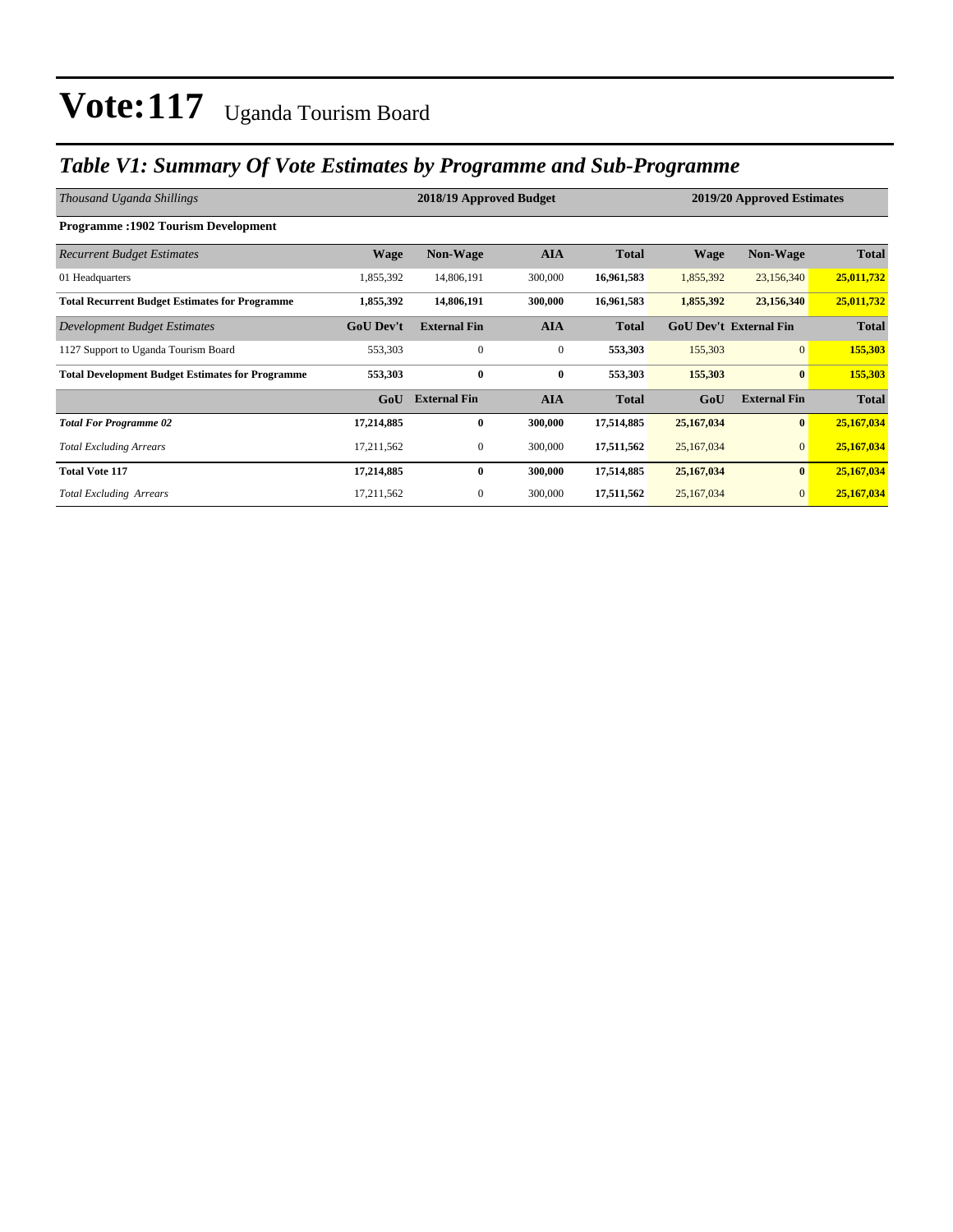### *Table V2: Summary Vote Estimates by Item*

| Thousand Uganda Shillings                                   | 2018/19 Approved Budget |                     |          |              | 2019/20Approved Estimates |                     |              |  |  |
|-------------------------------------------------------------|-------------------------|---------------------|----------|--------------|---------------------------|---------------------|--------------|--|--|
|                                                             | GoU                     | <b>External Fin</b> | AIA      | <b>Total</b> | GoU                       | <b>External Fin</b> | <b>Total</b> |  |  |
| <b>Employees, Goods and Services (Outputs Provided)</b>     | 16,690,502              | $\bf{0}$            | 300,000  | 16,990,502   | 25,011,732                | $\bf{0}$            | 25,011,732   |  |  |
| 211102 Contract Staff Salaries                              | 1,855,392               | $\bf{0}$            | $\bf{0}$ | 1,855,392    | 1,855,392                 | $\bf{0}$            | 1,855,392    |  |  |
| 211103 Allowances (Inc. Casuals, Temporary)                 | 107,718                 | 0                   | $\bf{0}$ | 107,718      | 1,062,670                 | $\bf{0}$            | 1,062,670    |  |  |
| 212101 Social Security Contributions                        | 185,539                 | 0                   | $\bf{0}$ | 185,539      | 225,450                   | $\bf{0}$            | 225,450      |  |  |
| 213001 Medical expenses (To employees)                      | 61,250                  | 0                   | 0        | 61,250       | 150,000                   | $\bf{0}$            | 150,000      |  |  |
| 213002 Incapacity, death benefits and funeral expenses      | 12,000                  | $\bf{0}$            | $\bf{0}$ | 12,000       | 5,000                     | $\bf{0}$            | 5,000        |  |  |
| 213004 Gratuity Expenses                                    | 154,616                 | $\bf{0}$            | $\bf{0}$ | 154,616      | 450,170                   | $\bf{0}$            | 450,170      |  |  |
| 221001 Advertising and Public Relations                     | 10,397,337              | 0                   | 100,000  | 10,497,337   | 5,384,330                 | $\bf{0}$            | 5,384,330    |  |  |
| 221002 Workshops and Seminars                               | 110,350                 | $\bf{0}$            | 15,000   | 125,350      | 640,720                   | $\bf{0}$            | 640,720      |  |  |
| 221003 Staff Training                                       | 89,660                  | $\bf{0}$            | $\bf{0}$ | 89,660       | 688,252                   | $\bf{0}$            | 688,252      |  |  |
| 221004 Recruitment Expenses                                 | 9,600                   | 0                   | $\bf{0}$ | 9,600        | 7,000                     | $\bf{0}$            | 7,000        |  |  |
| 221005 Hire of Venue (chairs, projector, etc)               | 460,000                 | $\bf{0}$            | 10,000   | 470,000      | 1,303,800                 | $\bf{0}$            | 1,303,800    |  |  |
| 221006 Commissions and related charges                      | 274,600                 | 0                   | $\bf{0}$ | 274,600      | 6,000                     | $\bf{0}$            | 6,000        |  |  |
| 221007 Books, Periodicals & Newspapers                      | 16,410                  | 0                   | $\bf{0}$ | 16,410       | 15,400                    | $\bf{0}$            | 15,400       |  |  |
| 221008 Computer supplies and Information Technology<br>(TT) | 37,000                  | $\bf{0}$            | $\bf{0}$ | 37,000       | 26,000                    | $\bf{0}$            | 26,000       |  |  |
| 221009 Welfare and Entertainment                            | 210,284                 | 0                   | 25,000   | 235,284      | 168,520                   | $\bf{0}$            | 168,520      |  |  |
| 221011 Printing, Stationery, Photocopying and Binding       | 129,000                 | 0                   | 25,000   | 154,000      | 197,725                   | $\bf{0}$            | 197,725      |  |  |
| 221012 Small Office Equipment                               | 25,000                  | $\bf{0}$            | $\bf{0}$ | 25,000       | 4,800                     | $\bf{0}$            | 4,800        |  |  |
| 221016 IFMS Recurrent costs                                 | 5,000                   | 0                   | $\bf{0}$ | 5,000        | 20,000                    | $\bf{0}$            | 20,000       |  |  |
| 221017 Subscriptions                                        | 1,500                   | $\bf{0}$            | $\bf{0}$ | 1,500        | 443,100                   | $\bf{0}$            | 443,100      |  |  |
| 222001 Telecommunications                                   | 57,466                  | 0                   | $\bf{0}$ | 57,466       | 50,270                    | $\bf{0}$            | 50,270       |  |  |
| 222002 Postage and Courier                                  | 1,000                   | 0                   | $\bf{0}$ | 1,000        | 3,180                     | $\bf{0}$            | 3,180        |  |  |
| 222003 Information and communications technology<br>(ICT)   | $\bf{0}$                | $\bf{0}$            | $\bf{0}$ | $\bf{0}$     | 8,220                     | $\bf{0}$            | 8,220        |  |  |
| 223003 Rent – (Produced Assets) to private entities         | 378,454                 | $\bf{0}$            | $\bf{0}$ | 378,454      | 390,000                   | $\bf{0}$            | 390,000      |  |  |
| 223004 Guard and Security services                          | 27,720                  | 0                   | $\bf{0}$ | 27,720       | 27,720                    | $\bf{0}$            | 27,720       |  |  |
| 223005 Electricity                                          | 47,000                  | 0                   | $\bf{0}$ | 47,000       | 51,000                    | $\bf{0}$            | 51,000       |  |  |
| 223006 Water                                                | 3,000                   | $\bf{0}$            | $\bf{0}$ | 3,000        | $\bf{0}$                  | $\bf{0}$            | $\bf{0}$     |  |  |
| 224004 Cleaning and Sanitation                              | 18,000                  | $\bf{0}$            | $\bf{0}$ | 18,000       | 18,000                    | $\bf{0}$            | 18,000       |  |  |
| 224005 Uniforms, Beddings and Protective Gear               | 20,000                  | 0                   | $\bf{0}$ | 20,000       | 17,000                    | $\bf{0}$            | 17,000       |  |  |
| 225001 Consultancy Services- Short term                     | 405,993                 | 0                   | $\bf{0}$ | 405,993      | 580,000                   | $\bf{0}$            | 580,000      |  |  |
| 225002 Consultancy Services-Long-term                       | 150,000                 | $\bf{0}$            | $\bf{0}$ | 150,000      | 8,015,915                 | $\bf{0}$            | 8,015,915    |  |  |
| 226001 Insurances                                           | 130,935                 | $\bf{0}$            | $\bf{0}$ | 130,935      | 140,000                   | $\bf{0}$            | 140,000      |  |  |
| 226002 Licenses                                             | $\bf{0}$                | $\boldsymbol{0}$    | $\bf{0}$ | $\bf{0}$     | 32,000                    | $\bf{0}$            | 32,000       |  |  |
| 227001 Travel inland                                        | 342,010                 | $\boldsymbol{0}$    | 91,560   | 433,570      | 870,390                   | $\bf{0}$            | 870,390      |  |  |
| 227002 Travel abroad                                        | 626,819                 | 0                   | $\bf{0}$ | 626,819      | 1,765,281                 | $\bf{0}$            | 1,765,281    |  |  |
| 227003 Carriage, Haulage, Freight and transport hire        | 58,500                  | 0                   | $\bf{0}$ | 58,500       | 45,000                    | $\bf{0}$            | 45,000       |  |  |
| 227004 Fuel, Lubricants and Oils                            | 144,640                 | $\bf{0}$            | 23,440   | 168,080      | 173,427                   | $\bf{0}$            | 173,427      |  |  |
| 228001 Maintenance - Civil                                  | 20,000                  | $\bf{0}$            | $\bf{0}$ | 20,000       | $\boldsymbol{0}$          | $\bf{0}$            | $\bf{0}$     |  |  |
| 228002 Maintenance - Vehicles                               | 67,750                  | $\bf{0}$            | $\bf{0}$ | 67,750       | 130,000                   | $\bf{0}$            | 130,000      |  |  |
| 228003 Maintenance – Machinery, Equipment $\&$<br>Furniture | 23,000                  | $\boldsymbol{0}$    | $\bf{0}$ | 23,000       | 20,000                    | $\bf{0}$            | 20,000       |  |  |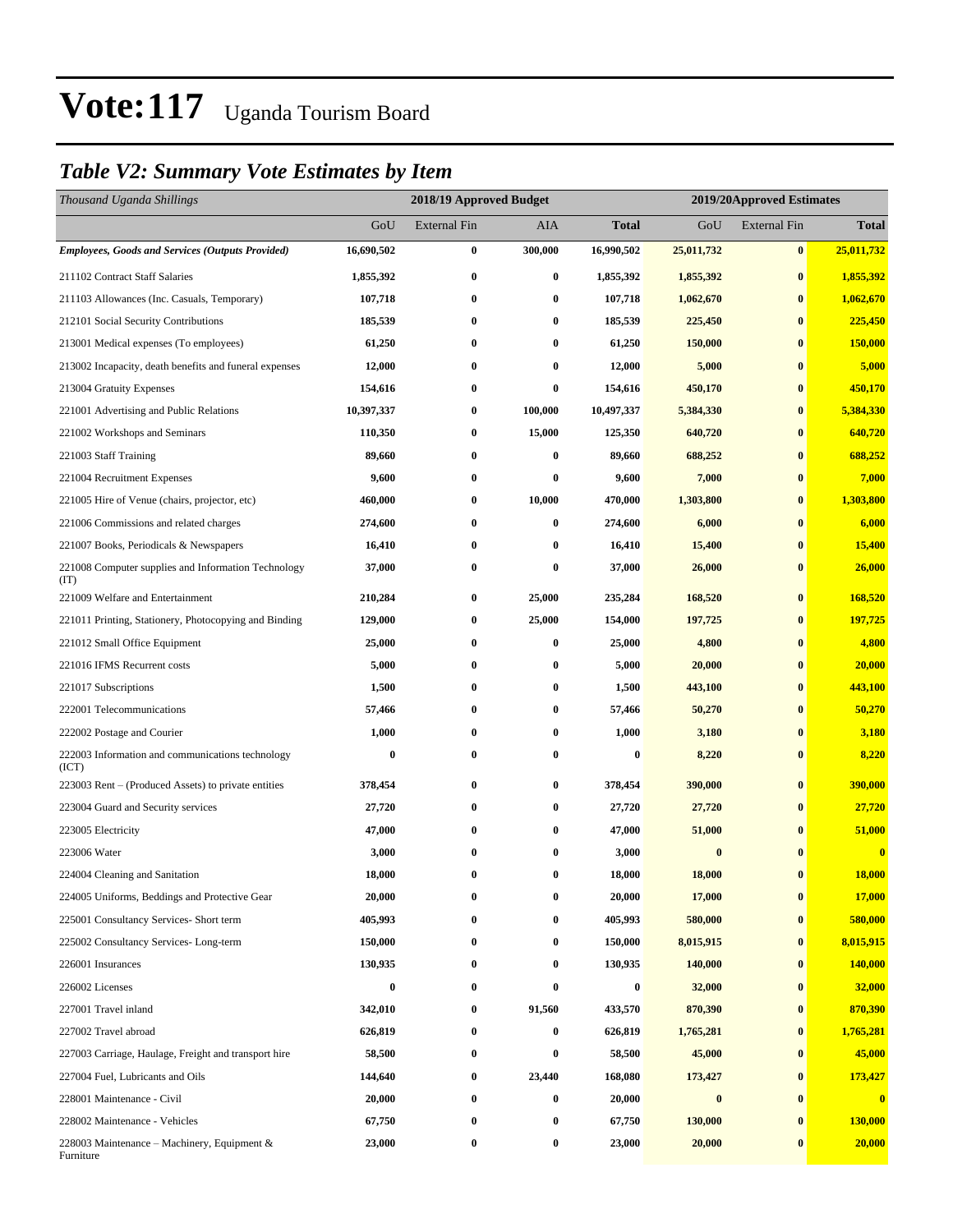| 228004 Maintenance – Other            | 25,960     | $\bf{0}$     | 10.000       | 35,960     | 20,000       | $\mathbf{0}$ | 20,000                  |
|---------------------------------------|------------|--------------|--------------|------------|--------------|--------------|-------------------------|
| <b>Investment</b> (Capital Purchases) | 521,060    | $\bf{0}$     | $\bf{0}$     | 521,060    | 155,303      | $\bf{0}$     | 155,303                 |
| 312201 Transport Equipment            | 380,000    | $\bf{0}$     | $\bf{0}$     | 380,000    | $\mathbf{0}$ | $\mathbf{0}$ | $\overline{\mathbf{0}}$ |
| 312202 Machinery and Equipment        | 81,060     | $\bf{0}$     | $\bf{0}$     | 81,060     | 140,000      | $\bf{0}$     | 140,000                 |
| 312203 Furniture & Fixtures           | 60.000     | $\bf{0}$     | $\bf{0}$     | 60.000     | 15,303       | $\bf{0}$     | 15,303                  |
| <b>Arrears</b>                        | 3,324      | $\mathbf{0}$ | $\mathbf{0}$ | 3,324      | $\mathbf{0}$ | $\mathbf{0}$ | $\mathbf{0}$            |
| 321605 Domestic arrears (Budgeting)   | 3,324      | $\bf{0}$     | $\bf{0}$     | 3,324      | $\bf{0}$     | $\bf{0}$     | $\overline{0}$          |
| <b>Grand Total Vote 117</b>           | 17,214,885 | $\bf{0}$     | 300,000      | 17,514,885 | 25,167,034   | $\bf{0}$     | 25,167,034              |
| <b>Total Excluding Arrears</b>        | 17,211,562 | $\mathbf{0}$ | 300,000      | 17,511,562 | 25,167,034   | $\mathbf{0}$ | 25,167,034              |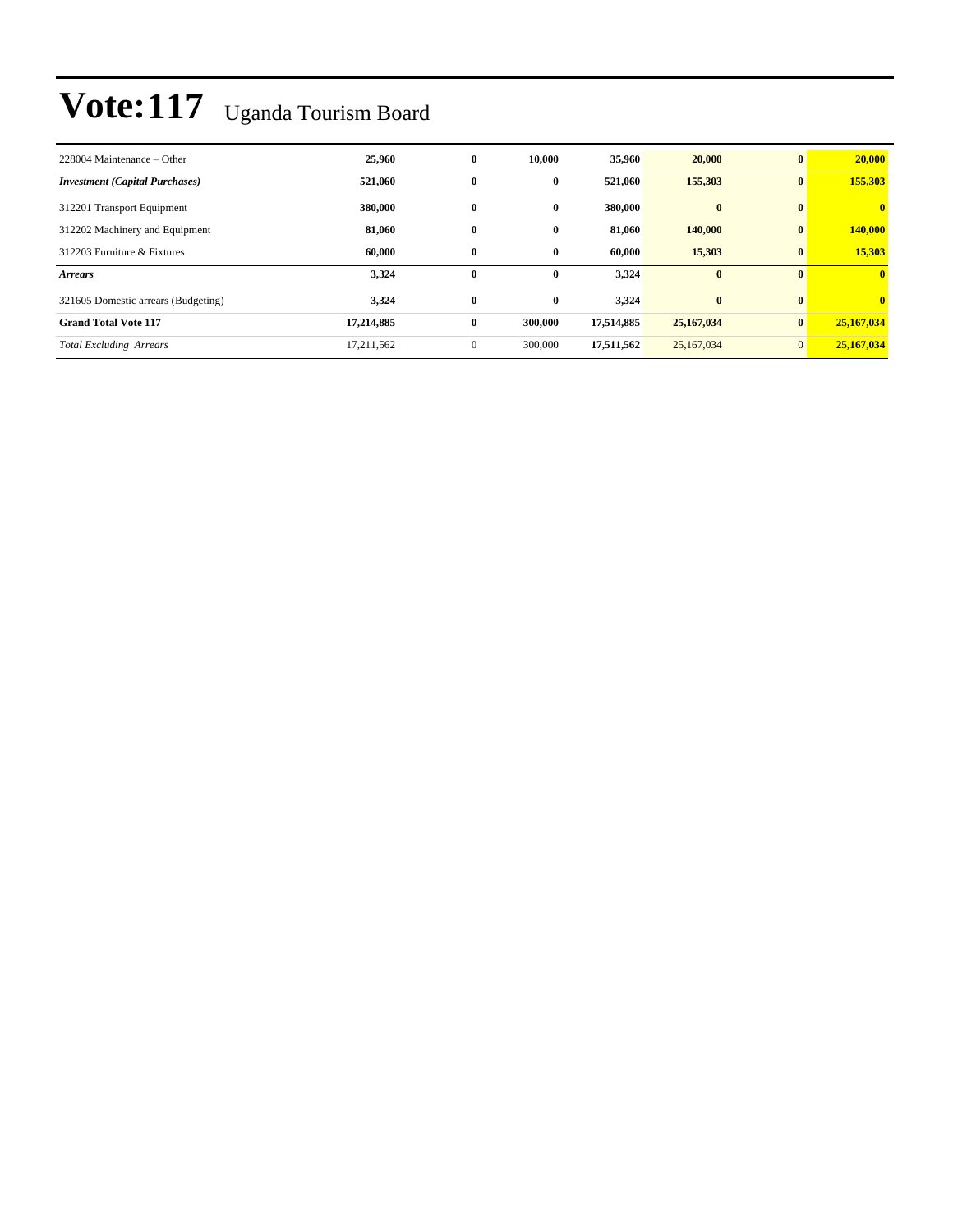### *Table V3: Detailed Estimates by Programme, Sub Programme, Output and Item*

#### *Programme :1902 Tourism Development*

*Recurrent Budget Estimates*

#### **SubProgramme 01 Headquarters**

| Thousand Uganda Shillings                                |                  | 2018/19 Approved Budget |                  |              | 2019/20 Approved Estimates |                  |                |
|----------------------------------------------------------|------------------|-------------------------|------------------|--------------|----------------------------|------------------|----------------|
| <b>Outputs Provided</b>                                  | Wage             | Non Wage                | AIA              | <b>Total</b> | Wage                       | Non Wage         | <b>Total</b>   |
| <b>Output 190201 UTB Support Services</b>                |                  |                         |                  |              |                            |                  |                |
| 211102 Contract Staff Salaries                           | 1,388,576        | $\boldsymbol{0}$        | $\boldsymbol{0}$ | 1,388,576    | 1,123,392                  | $\mathbf{0}$     | 1,123,392      |
| 211103 Allowances (Inc. Casuals, Temporary)              | $\boldsymbol{0}$ | 107,718                 | $\boldsymbol{0}$ | 107,718      | $\boldsymbol{0}$           | 685,090          | 685,090        |
| 212101 Social Security Contributions                     | $\boldsymbol{0}$ | 185,539                 | $\boldsymbol{0}$ | 185,539      | $\boldsymbol{0}$           | 225,450          | 225,450        |
| 213001 Medical expenses (To employees)                   | $\boldsymbol{0}$ | 61,250                  | $\boldsymbol{0}$ | 61,250       | $\boldsymbol{0}$           | 150,000          | <b>150,000</b> |
| 213002 Incapacity, death benefits and funeral expenses   | $\boldsymbol{0}$ | 12,000                  | $\boldsymbol{0}$ | 12,000       | $\boldsymbol{0}$           | 5,000            | 5,000          |
| 213004 Gratuity Expenses                                 | $\boldsymbol{0}$ | 154,616                 | $\boldsymbol{0}$ | 154,616      | $\boldsymbol{0}$           | $\mathbf{0}$     | $\bf{0}$       |
| 221001 Advertising and Public Relations                  | $\boldsymbol{0}$ | 29,200                  | $\boldsymbol{0}$ | 29,200       | $\boldsymbol{0}$           | 149,000          | 149,000        |
| 221002 Workshops and Seminars                            | $\boldsymbol{0}$ | 9,000                   | $\boldsymbol{0}$ | 9,000        | $\boldsymbol{0}$           | 60,000           | 60,000         |
| 221003 Staff Training                                    | $\boldsymbol{0}$ | 54,660                  | $\boldsymbol{0}$ | 54,660       | $\boldsymbol{0}$           | 232,824          | 232,824        |
| 221004 Recruitment Expenses                              | $\boldsymbol{0}$ | 9,600                   | $\boldsymbol{0}$ | 9,600        | $\boldsymbol{0}$           | 7,000            | 7,000          |
| 221005 Hire of Venue (chairs, projector, etc)            | $\boldsymbol{0}$ | 7,280                   | $\boldsymbol{0}$ | 7,280        | $\boldsymbol{0}$           | $\mathbf{0}$     | $\bf{0}$       |
| 221006 Commissions and related charges                   | $\boldsymbol{0}$ | 274,600                 | $\boldsymbol{0}$ | 274,600      | $\mathbf{0}$               | 6,000            | 6,000          |
| 221007 Books, Periodicals & Newspapers                   | $\boldsymbol{0}$ | 16,410                  | $\boldsymbol{0}$ | 16,410       | $\boldsymbol{0}$           | 15,400           | 15,400         |
| 221008 Computer supplies and Information Technology (IT) | $\boldsymbol{0}$ | 37,000                  | $\boldsymbol{0}$ | 37,000       | $\boldsymbol{0}$           | 26,000           | 26,000         |
| 221009 Welfare and Entertainment                         | $\boldsymbol{0}$ | 66,180                  | 25,000           | 91,180       | $\boldsymbol{0}$           | 63,920           | 63,920         |
| 221011 Printing, Stationery, Photocopying and Binding    | $\boldsymbol{0}$ | 28,000                  | $\boldsymbol{0}$ | 28,000       | $\boldsymbol{0}$           | 42,200           | 42,200         |
| 221012 Small Office Equipment                            | $\boldsymbol{0}$ | 25,000                  | $\boldsymbol{0}$ | 25,000       | $\boldsymbol{0}$           | 4,800            | 4,800          |
| 221016 IFMS Recurrent costs                              | $\boldsymbol{0}$ | 5,000                   | $\boldsymbol{0}$ | 5,000        | $\boldsymbol{0}$           | 20,000           | 20,000         |
| 221017 Subscriptions                                     | $\boldsymbol{0}$ | 1,500                   | $\boldsymbol{0}$ | 1,500        | $\boldsymbol{0}$           | 7,900            | 7,900          |
| 222001 Telecommunications                                | $\boldsymbol{0}$ | 24,000                  | $\boldsymbol{0}$ | 24,000       | $\boldsymbol{0}$           | 24,000           | 24,000         |
| 222002 Postage and Courier                               | $\boldsymbol{0}$ | 1,000                   | $\boldsymbol{0}$ | 1,000        | $\boldsymbol{0}$           | 1,080            | 1,080          |
| 223003 Rent – (Produced Assets) to private entities      | $\boldsymbol{0}$ | 378,454                 | $\boldsymbol{0}$ | 378,454      | $\boldsymbol{0}$           | 390,000          | 390,000        |
| 223004 Guard and Security services                       | $\boldsymbol{0}$ | 27,720                  | $\boldsymbol{0}$ | 27,720       | $\boldsymbol{0}$           | 27,720           | 27,720         |
| 223005 Electricity                                       | $\boldsymbol{0}$ | 47,000                  | $\boldsymbol{0}$ | 47,000       | $\boldsymbol{0}$           | 51,000           | 51,000         |
| 223006 Water                                             | $\boldsymbol{0}$ | 3,000                   | $\boldsymbol{0}$ | 3,000        | $\boldsymbol{0}$           | $\mathbf{0}$     | $\mathbf{0}$   |
| 224004 Cleaning and Sanitation                           | $\boldsymbol{0}$ | 18,000                  | $\boldsymbol{0}$ | 18,000       | $\boldsymbol{0}$           | 18,000           | 18,000         |
| 224005 Uniforms, Beddings and Protective Gear            | $\boldsymbol{0}$ | 20,000                  | $\boldsymbol{0}$ | 20,000       | $\boldsymbol{0}$           | $\boldsymbol{0}$ | $\mathbf{0}$   |
| 225001 Consultancy Services- Short term                  | $\boldsymbol{0}$ | 30,000                  | $\boldsymbol{0}$ | 30,000       | $\boldsymbol{0}$           | 20,000           | 20,000         |
| 225002 Consultancy Services-Long-term                    | $\overline{0}$   | $\boldsymbol{0}$        | $\overline{0}$   | $\bf{0}$     | $\boldsymbol{0}$           | 216,000          | 216,000        |
| 226001 Insurances                                        | $\overline{0}$   | 120,997                 | $\mathbf{0}$     | 120,997      | $\boldsymbol{0}$           | 140,000          | 140,000        |
| 226002 Licenses                                          | $\boldsymbol{0}$ | $\boldsymbol{0}$        | $\mathbf{0}$     | $\bf{0}$     | $\boldsymbol{0}$           | 2,000            | 2,000          |
| 227001 Travel inland                                     | $\boldsymbol{0}$ | 37,900                  | 15,000           | 52,900       | $\mathbf{0}$               | 45,200           | 45,200         |
| 227002 Travel abroad                                     | $\boldsymbol{0}$ | 168,924                 | $\boldsymbol{0}$ | 168,924      | $\mathbf{0}$               | 312,758          | 312,758        |
| 227004 Fuel, Lubricants and Oils                         | $\overline{0}$   | 40,300                  | $\boldsymbol{0}$ | 40,300       | $\boldsymbol{0}$           | 51,126           | 51,126         |
| 228001 Maintenance - Civil                               | $\boldsymbol{0}$ | 20,000                  | $\boldsymbol{0}$ | 20,000       | $\boldsymbol{0}$           | $\mathbf{0}$     | $\mathbf{0}$   |
| 228002 Maintenance - Vehicles                            | $\boldsymbol{0}$ | 67,750                  | $\overline{0}$   | 67,750       | $\boldsymbol{0}$           | 130,000          | 130,000        |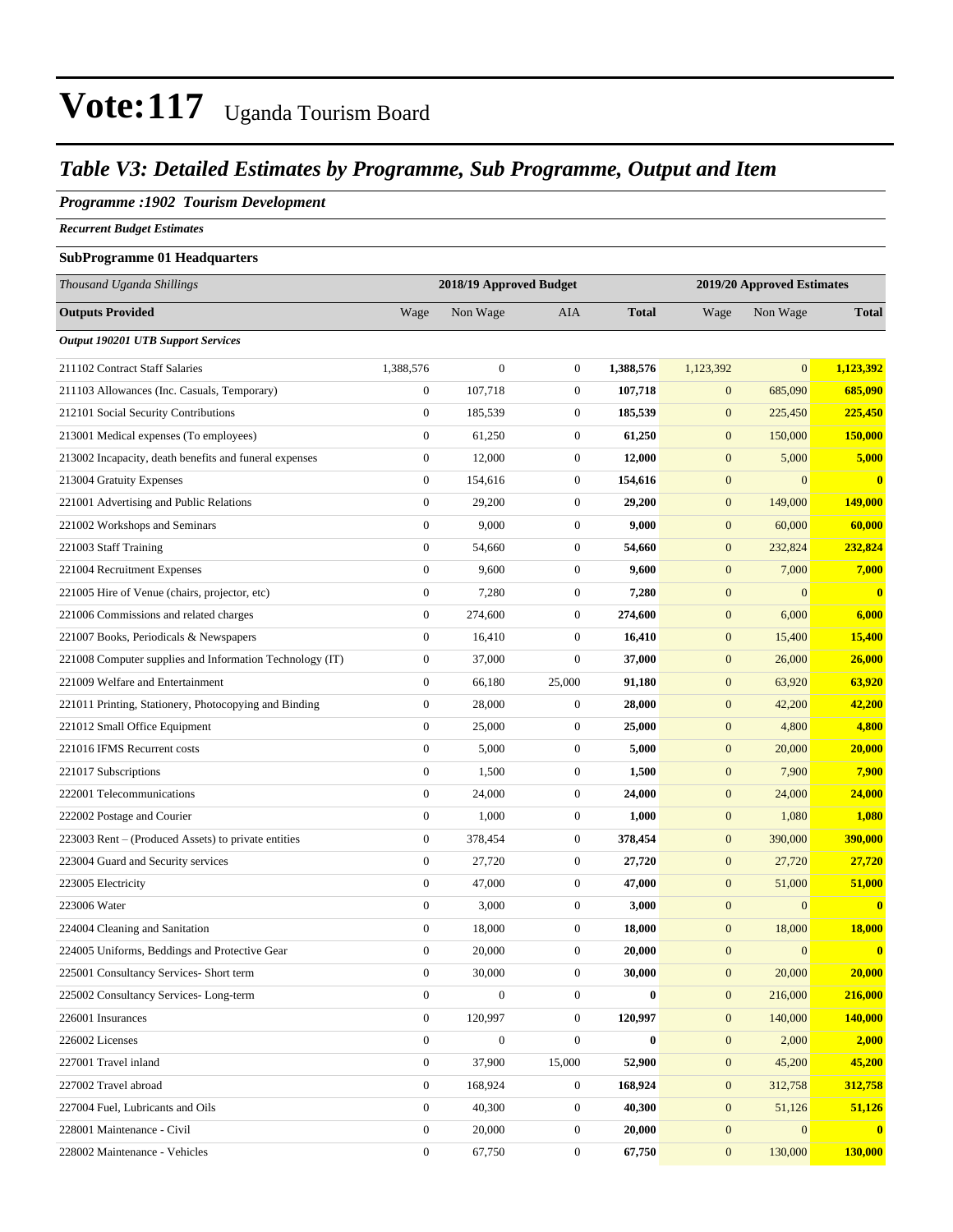| 228003 Maintenance – Machinery, Equipment & Furniture  | $\mathbf{0}$     | 23,000           | $\mathbf{0}$     | 23,000       | $\mathbf{0}$     | 20,000         | 20,000         |
|--------------------------------------------------------|------------------|------------------|------------------|--------------|------------------|----------------|----------------|
| 228004 Maintenance – Other                             | $\boldsymbol{0}$ | 25,960           | 10,000           | 35,960       | $\mathbf{0}$     | 5,000          | 5,000          |
| <b>Total Cost of Output 01</b>                         | 1,388,576        | 2,138,558        | 50,000           | 3,577,134    | 1,123,392        | 3,154,468      | 4,277,860      |
| <b>Output 190202 Tourism Promotion and Marketing</b>   |                  |                  |                  |              |                  |                |                |
| 211102 Contract Staff Salaries                         | 322,009          | $\boldsymbol{0}$ | $\boldsymbol{0}$ | 322,009      | 468,000          | $\overline{0}$ | 468,000        |
| 211103 Allowances (Inc. Casuals, Temporary)            | $\boldsymbol{0}$ | $\boldsymbol{0}$ | $\boldsymbol{0}$ | $\bf{0}$     | $\boldsymbol{0}$ | 73,400         | 73,400         |
| 221001 Advertising and Public Relations                | $\boldsymbol{0}$ | 10,294,737       | 100,000          | 10,394,737   | $\mathbf{0}$     | 5,166,530      | 5,166,530      |
| 221002 Workshops and Seminars                          | $\mathbf{0}$     | 30,000           | $\boldsymbol{0}$ | 30,000       | $\mathbf{0}$     | 331,000        | <b>331,000</b> |
| 221003 Staff Training                                  | $\mathbf{0}$     | 25,000           | $\boldsymbol{0}$ | 25,000       | $\mathbf{0}$     | 50,000         | 50,000         |
| 221005 Hire of Venue (chairs, projector, etc)          | $\boldsymbol{0}$ | 416,720          | $\boldsymbol{0}$ | 416,720      | $\mathbf{0}$     | 774,000        | 774,000        |
| 221009 Welfare and Entertainment                       | $\boldsymbol{0}$ | 123,000          | $\boldsymbol{0}$ | 123,000      | $\mathbf{0}$     | 95,000         | 95,000         |
| 221011 Printing, Stationery, Photocopying and Binding  | $\boldsymbol{0}$ | 18,000           | $\boldsymbol{0}$ | 18,000       | $\mathbf{0}$     | 12,000         | 12,000         |
| 221017 Subscriptions                                   | $\overline{0}$   | $\mathbf{0}$     | $\boldsymbol{0}$ | $\mathbf{0}$ | $\mathbf{0}$     | 435,000        | 435,000        |
| 222001 Telecommunications                              | $\mathbf{0}$     | 15,000           | $\boldsymbol{0}$ | 15,000       | $\mathbf{0}$     | 12,000         | 12,000         |
| 224005 Uniforms, Beddings and Protective Gear          | $\mathbf{0}$     | $\mathbf{0}$     | $\boldsymbol{0}$ | $\bf{0}$     | $\mathbf{0}$     | 17,000         | 17,000         |
| 225001 Consultancy Services- Short term                | $\boldsymbol{0}$ | 171,000          | $\boldsymbol{0}$ | 171,000      | $\mathbf{0}$     | 350,000        | 350,000        |
| 225002 Consultancy Services-Long-term                  | $\boldsymbol{0}$ | $\boldsymbol{0}$ | $\boldsymbol{0}$ | $\bf{0}$     | $\mathbf{0}$     | 7,383,252      | 7,383,252      |
| 226001 Insurances                                      | $\boldsymbol{0}$ | 8,800            | $\boldsymbol{0}$ | 8,800        | $\mathbf{0}$     | $\overline{0}$ | $\mathbf{0}$   |
| 226002 Licenses                                        | $\mathbf{0}$     | $\mathbf{0}$     | $\mathbf{0}$     | $\mathbf{0}$ | $\mathbf{0}$     | 30,000         | 30,000         |
| 227001 Travel inland                                   | $\mathbf{0}$     | 121,640          | 46,560           | 168,200      | $\mathbf{0}$     | 200,000        | 200,000        |
| 227002 Travel abroad                                   | $\mathbf{0}$     | 348,541          | $\boldsymbol{0}$ | 348,541      | $\mathbf{0}$     | 1,276,709      | 1,276,709      |
| 227003 Carriage, Haulage, Freight and transport hire   | $\boldsymbol{0}$ | 58,500           | $\boldsymbol{0}$ | 58,500       | $\mathbf{0}$     | 41,000         | 41,000         |
| 227004 Fuel, Lubricants and Oils                       | $\mathbf{0}$     | 64,240           | 3,440            | 67,680       | $\mathbf{0}$     | 48,043         | 48,043         |
| 228004 Maintenance - Other                             | $\mathbf{0}$     | $\boldsymbol{0}$ | $\mathbf{0}$     | $\mathbf{0}$ | $\mathbf{0}$     | 15,000         | 15,000         |
| <b>Total Cost of Output 02</b>                         | 322,009          | 11,695,177       | 150,000          | 12,167,186   | 468,000          | 16,309,934     | 16,777,934     |
| <b>Output 190203 Tourism Research and Development</b>  |                  |                  |                  |              |                  |                |                |
| 211102 Contract Staff Salaries                         | 42,404           | $\boldsymbol{0}$ | $\boldsymbol{0}$ | 42,404       | 108,000          | $\overline{0}$ | 108,000        |
| 211103 Allowances (Inc. Casuals, Temporary)            | $\boldsymbol{0}$ | $\boldsymbol{0}$ | $\boldsymbol{0}$ | $\bf{0}$     | $\mathbf{0}$     | 38,880         | 38,880         |
| 213004 Gratuity Expenses                               | $\mathbf{0}$     | $\boldsymbol{0}$ | $\boldsymbol{0}$ | $\bf{0}$     | $\mathbf{0}$     | 450,170        | 450,170        |
| 221001 Advertising and Public Relations                | $\boldsymbol{0}$ | 9,000            | $\boldsymbol{0}$ | 9,000        | $\mathbf{0}$     | 10,000         | 10,000         |
| 221002 Workshops and Seminars                          | $\boldsymbol{0}$ | 36,600           | 0                | 36,600       | $\mathbf{0}$     | 161,220        | 161,220        |
| 221003 Staff Training                                  | $\mathbf{0}$     | 5,000            | $\boldsymbol{0}$ | 5,000        | $\mathbf{0}$     | 37,828         | 37,828         |
| 221005 Hire of Venue (chairs, projector, etc)          | $\overline{0}$   | $\boldsymbol{0}$ | $\boldsymbol{0}$ | $\bf{0}$     | $\mathbf{0}$     | 10,000         | 10,000         |
| 221009 Welfare and Entertainment                       | $\overline{0}$   | 11,504           | $\boldsymbol{0}$ | 11,504       | $\mathbf{0}$     | $\mathbf{0}$   | $\bf{0}$       |
| 221011 Printing, Stationery, Photocopying and Binding  | $\boldsymbol{0}$ |                  | $\boldsymbol{0}$ | 32,000       | $\mathbf{0}$     | 53,000         | 53,000         |
|                                                        |                  | 32,000           |                  |              |                  |                |                |
| 221017 Subscriptions                                   | $\boldsymbol{0}$ | $\boldsymbol{0}$ | $\boldsymbol{0}$ | $\bf{0}$     | $\boldsymbol{0}$ | 200            | 200            |
| 222001 Telecommunications                              | $\boldsymbol{0}$ | 9,766            | 0                | 9,766        | $\mathbf{0}$     | 7,368          | 7,368          |
| 222003 Information and communications technology (ICT) | $\overline{0}$   | $\boldsymbol{0}$ | $\boldsymbol{0}$ | $\bf{0}$     | $\mathbf{0}$     | 8,220          | 8,220          |
| 225001 Consultancy Services- Short term                | $\boldsymbol{0}$ | 22,750           | $\boldsymbol{0}$ | 22,750       | $\mathbf{0}$     | 80,000         | 80,000         |
| 225002 Consultancy Services-Long-term                  | $\boldsymbol{0}$ | $\boldsymbol{0}$ | $\boldsymbol{0}$ | $\bf{0}$     | $\mathbf{0}$     | 416,663        | 416,663        |
| 227001 Travel inland                                   | $\overline{0}$   | 63,060           | 30,000           | 93,060       | $\mathbf{0}$     | 193,000        | 193,000        |
| 227002 Travel abroad                                   | $\boldsymbol{0}$ | 27,760           | 0                | 27,760       | $\mathbf{0}$     | 96,992         | 96,992         |
| 227003 Carriage, Haulage, Freight and transport hire   | $\overline{0}$   | $\boldsymbol{0}$ | $\boldsymbol{0}$ | $\bf{0}$     | $\mathbf{0}$     | 4,000          | 4,000          |
| 227004 Fuel, Lubricants and Oils                       | $\boldsymbol{0}$ | 11,000           | 20,000           | 31,000       | $\mathbf{0}$     | 12,600         | <b>12,600</b>  |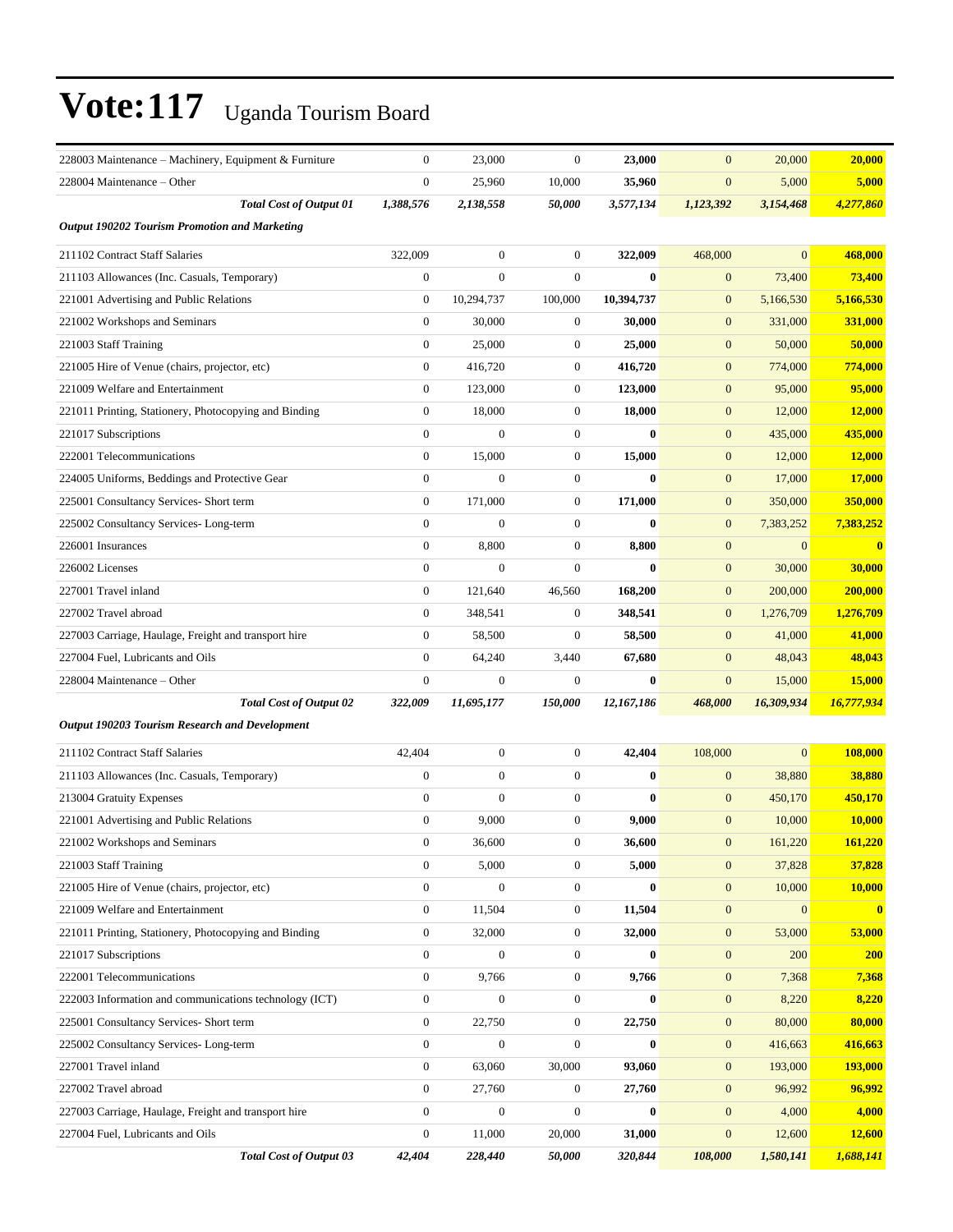#### *Output 190204 Quality Assurance*

| 211102 Contract Staff Salaries                                         | 102,403                       | $\mathbf{0}$            | $\mathbf{0}$          | 102,403            | 156,000                            | $\overline{0}$                            | 156,000                           |
|------------------------------------------------------------------------|-------------------------------|-------------------------|-----------------------|--------------------|------------------------------------|-------------------------------------------|-----------------------------------|
| 211103 Allowances (Inc. Casuals, Temporary)                            | $\overline{0}$                | $\mathbf{0}$            | $\mathbf{0}$          | $\bf{0}$           | $\mathbf{0}$                       | 265,300                                   | 265,300                           |
| 221001 Advertising and Public Relations                                | $\boldsymbol{0}$              | 64,400                  | $\boldsymbol{0}$      | 64,400             | $\boldsymbol{0}$                   | 58,800                                    | 58,800                            |
| 221002 Workshops and Seminars                                          | $\boldsymbol{0}$              | 34,750                  | 15,000                | 49,750             | $\boldsymbol{0}$                   | 88,500                                    | 88.500                            |
| 221003 Staff Training                                                  | $\boldsymbol{0}$              | 5,000                   | $\overline{0}$        | 5,000              | $\mathbf{0}$                       | 367,600                                   | 367,600                           |
| 221005 Hire of Venue (chairs, projector, etc)                          | $\boldsymbol{0}$              | 36,000                  | 10,000                | 46,000             | $\boldsymbol{0}$                   | 519,800                                   | 519,800                           |
| 221009 Welfare and Entertainment                                       | $\overline{0}$                | 9,600                   | $\boldsymbol{0}$      | 9,600              | $\boldsymbol{0}$                   | 9,600                                     | 9,600                             |
| 221011 Printing, Stationery, Photocopying and Binding                  | $\boldsymbol{0}$              | 51,000                  | 25,000                | 76,000             | $\boldsymbol{0}$                   | 90,525                                    | 90,525                            |
| 222001 Telecommunications                                              | $\boldsymbol{0}$              | 8,700                   | $\mathbf{0}$          | 8,700              | $\mathbf{0}$                       | 6,902                                     | 6,902                             |
| 222002 Postage and Courier                                             | $\boldsymbol{0}$              | $\mathbf{0}$            | $\mathbf{0}$          | $\bf{0}$           | $\mathbf{0}$                       | 2,100                                     | 2,100                             |
| 225001 Consultancy Services- Short term                                | $\boldsymbol{0}$              | 150,000                 | $\mathbf{0}$          | 150,000            | $\boldsymbol{0}$                   | 130,000                                   | 130,000                           |
| 225002 Consultancy Services-Long-term                                  | $\mathbf{0}$                  | 150,000                 | $\boldsymbol{0}$      | 150,000            | $\mathbf{0}$                       | $\mathbf{0}$                              | $\bf{0}$                          |
| 226001 Insurances                                                      | $\boldsymbol{0}$              | 1,138                   | $\boldsymbol{0}$      | 1,138              | $\boldsymbol{0}$                   | $\mathbf{0}$                              | $\mathbf{0}$                      |
| 227001 Travel inland                                                   | $\boldsymbol{0}$              | 119,410                 | $\mathbf{0}$          | 119,410            | $\boldsymbol{0}$                   | 432.190                                   | 432,190                           |
| 227002 Travel abroad                                                   | $\boldsymbol{0}$              | 81,595                  | $\boldsymbol{0}$      | 81,595             | $\boldsymbol{0}$                   | 78,822                                    | 78,822                            |
| 227004 Fuel, Lubricants and Oils                                       | $\mathbf{0}$                  | 29,100                  | $\mathbf{0}$          | 29,100             | $\mathbf{0}$                       | 61,658                                    | 61,658                            |
| <b>Total Cost of Output 04</b>                                         | 102,403                       | 740,693                 | 50,000                | 893,096            | 156,000                            | 2,111,797                                 | 2,267,797                         |
| <b>Total Cost Of Outputs Provided</b>                                  | 1,855,392                     | 14,802,867              | 300,000               | 16,958,259         | 1,855,392                          | 23,156,340                                | 25,011,732                        |
| <b>Arrears</b>                                                         | Wage                          | Non Wage                | AIA                   | <b>Total</b>       | Wage                               | Non Wage                                  | <b>Total</b>                      |
| <b>Output 190299 Arrears</b>                                           |                               |                         |                       |                    |                                    |                                           |                                   |
| 321605 Domestic arrears (Budgeting)                                    | $\boldsymbol{0}$              | 3,324                   | $\mathbf{0}$          | 3,324              | $\boldsymbol{0}$                   | $\mathbf{0}$                              | $\bf{0}$                          |
| <b>Total Cost of Output 99</b>                                         | 0                             | 3,324                   | 0                     | 3,324              | $\boldsymbol{\theta}$              | $\boldsymbol{\theta}$                     | $\boldsymbol{\theta}$             |
| <b>Total Cost Of Arrears</b>                                           | $\bf{0}$                      | 3,324                   | $\bf{0}$              | 3,324              | $\bf{0}$                           | $\bf{0}$                                  | $\bf{0}$                          |
| <b>Total Cost for SubProgramme 01</b>                                  | 1,855,392                     | 14,806,191              | 300,000               | 16,961,583         | 1,855,392                          | 23,156,340                                | 25,011,732                        |
| <b>Total Excluding Arrears</b>                                         | 1,855,392                     | 14,802,867              | 300,000               | 16,958,259         | 1,855,392                          | 23,156,340                                | 25,011,732                        |
| <b>Development Budget Estimates</b>                                    |                               |                         |                       |                    |                                    |                                           |                                   |
| Project 1127 Support to Uganda Tourism Board                           |                               |                         |                       |                    |                                    |                                           |                                   |
| Thousand Uganda Shillings                                              |                               | 2018/19 Approved Budget |                       |                    |                                    | 2019/20 Approved Estimates                |                                   |
| <b>Outputs Provided</b>                                                | GoU Dev't External Fin        |                         | <b>AIA</b>            | <b>Total</b>       |                                    | <b>GoU Dev't External Fin</b>             | <b>Total</b>                      |
| <b>Output 190201 UTB Support Services</b>                              |                               |                         |                       |                    |                                    |                                           |                                   |
| 225001 Consultancy Services- Short term                                | 32,243                        | $\boldsymbol{0}$        | $\mathbf{0}$          | 32,243             | $\mathbf{0}$                       | $\mathbf{0}$                              | $\mathbf{0}$                      |
| Total Cost Of Output 190201                                            | 32,243                        | 0                       | 0                     | 32,243             | $\pmb{\theta}$                     | $\pmb{\theta}$                            | $\boldsymbol{\theta}$             |
| <b>Total Cost for Outputs Provided</b>                                 | 32,243                        | $\boldsymbol{0}$        | $\mathbf{0}$          | 32,243             | $\boldsymbol{0}$                   | $\mathbf{0}$                              | $\bf{0}$                          |
| <b>Capital Purchases</b>                                               | <b>GoU Dev't External Fin</b> |                         | <b>AIA</b>            | <b>Total</b>       |                                    | GoU Dev't External Fin                    | <b>Total</b>                      |
| Output 190275 Purchase of Motor Vehicles and Other Transport Equipment |                               |                         |                       |                    |                                    |                                           |                                   |
|                                                                        |                               |                         |                       |                    |                                    |                                           |                                   |
|                                                                        |                               |                         |                       |                    |                                    |                                           |                                   |
| 312201 Transport Equipment<br>Total Cost Of Output 190275              | 380,000<br>380,000            | $\boldsymbol{0}$<br>0   | $\boldsymbol{0}$<br>0 | 380,000<br>380,000 | $\boldsymbol{0}$<br>$\pmb{\theta}$ | $\boldsymbol{0}$<br>$\boldsymbol{\theta}$ | $\bf{0}$<br>$\boldsymbol{\theta}$ |

*Output 190276 Purchase of Office and ICT Equipment, including Software*

|                                | ouipui 1902/01 urenuse of office una 101 Equipment, including "boftware" |        |  |        |         |               |
|--------------------------------|--------------------------------------------------------------------------|--------|--|--------|---------|---------------|
| 312202 Machinery and Equipment |                                                                          | 81.060 |  | 81.060 | 140,000 | 40.000        |
|                                | Total Cost Of Output 190276                                              | 81.060 |  | 81.060 | 140,000 | <b>40.000</b> |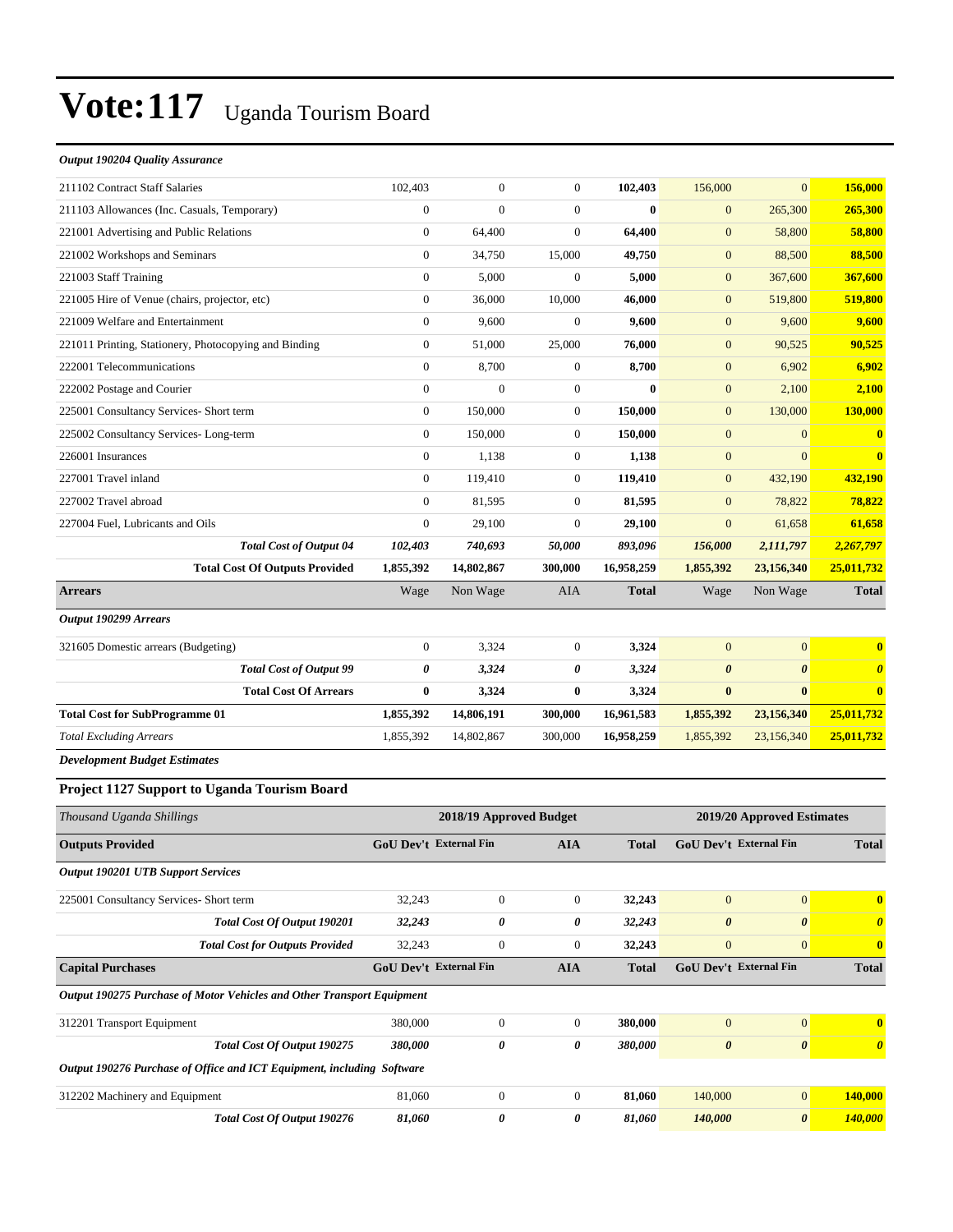#### *Output 190278 Purchase of Office and Residential Furniture and Fittings*

| 312203 Furniture & Fixtures             | 60,000     | $\overline{0}$      | $\mathbf{0}$ | 60,000       | 15,303     | $\mathbf{0}$          | 15,303       |
|-----------------------------------------|------------|---------------------|--------------|--------------|------------|-----------------------|--------------|
| Total Cost Of Output 190278             | 60,000     | 0                   | 0            | 60,000       | 15,303     | $\boldsymbol{\theta}$ | 15,303       |
| <b>Total Cost for Capital Purchases</b> | 521,060    | 0                   | $\mathbf{0}$ | 521,060      | 155,303    | $\mathbf{0}$          | 155,303      |
| <b>Total Cost for Project: 1127</b>     | 553,303    | $\mathbf{0}$        | $\mathbf{0}$ | 553,303      | 155,303    | $\overline{0}$        | 155,303      |
| <b>Total Excluding Arrears</b>          | 553,303    | $\mathbf{0}$        | $\mathbf{0}$ | 553,303      | 155,303    | $\mathbf{0}$          | 155,303      |
|                                         | GoU        | <b>External Fin</b> | <b>AIA</b>   | <b>Total</b> | GoU        | <b>External Fin</b>   | <b>Total</b> |
|                                         |            |                     |              |              |            |                       |              |
| <b>Total Cost for Programme 02</b>      | 17,214,885 | $\bf{0}$            | 300,000      | 17,514,885   | 25,167,034 | $\bf{0}$              | 25,167,034   |
| <b>Total Excluding Arrears</b>          | 17,211,562 | 0                   | 300,000      | 17,511,562   | 25,167,034 | $\mathbf{0}$          | 25,167,034   |
|                                         | GoU        | <b>External Fin</b> | <b>AIA</b>   | <b>Total</b> | GoU        | <b>External Fin.</b>  | <b>Total</b> |
| <b>Grand Total for Vote 117</b>         | 17,214,885 | $\bf{0}$            | 300,000      | 17,514,885   | 25,167,034 | $\bf{0}$              | 25,167,034   |